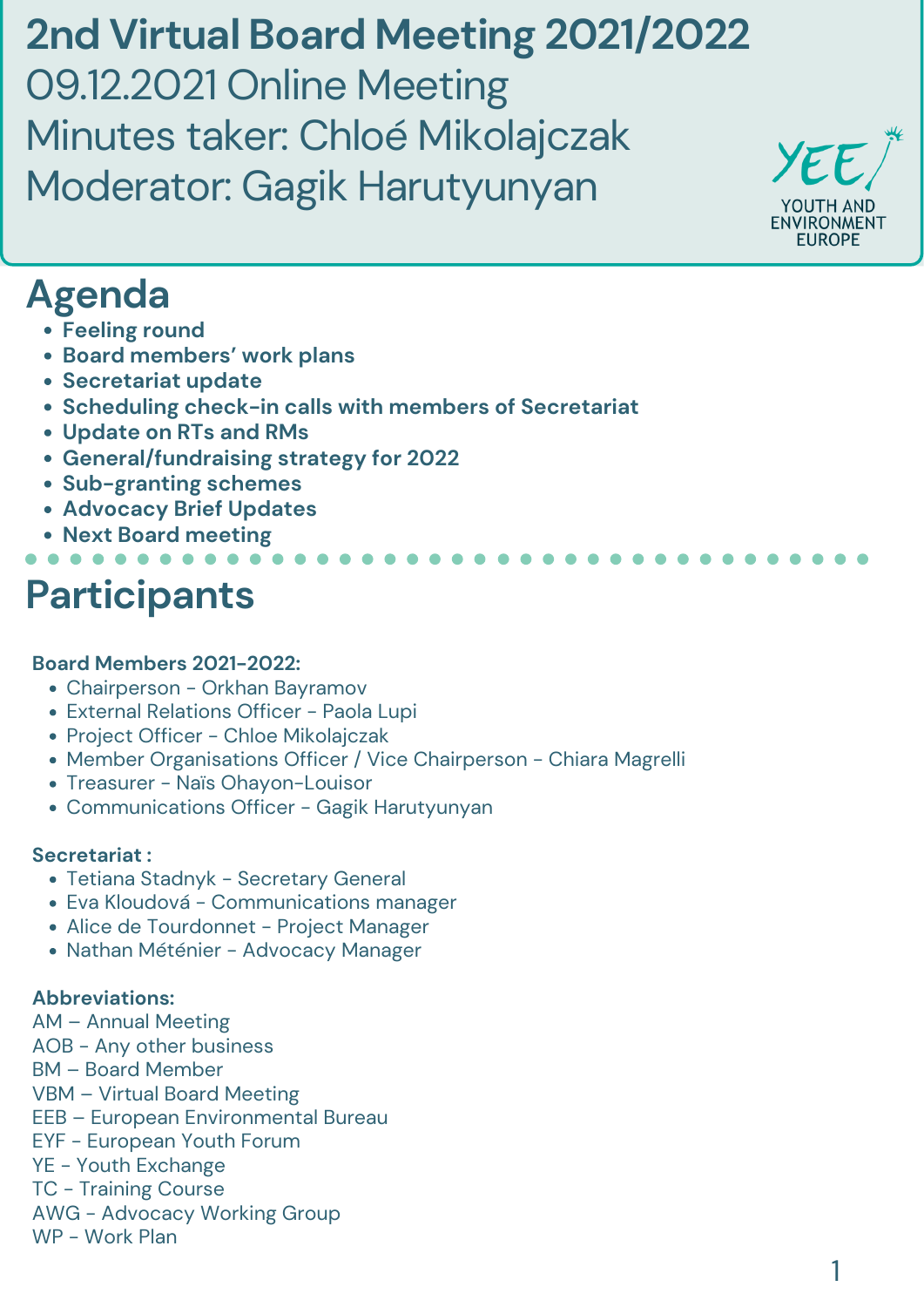- After the first 2 months of board members, board members are asked to produce a work document for what's planned for the coming years (will be published on the website) - will be asking board members to reflect on mandate and think about what we would like to do in our remaining time (80%)
- Ask by the end of the Christmas holidays to produce a 1 pager that we can then circulate among MOs - will be used as an "evaluation tool" at the end of our mandate.
- Free format, Tanya will send YEE template to draft the workplan.

- National holidays are 24th to 26th but because it's the week end, only 2 days of holidays. Everyone has booked days off - it's also in the availability spreadsheet. Useful to check when members of the secretariat are available.
- Tanya will be working until the end of the year except 24 and 31st to submit 2 more grants before the end of the year.
- Has informed everyone how many days off everyone has left
- Can only transfer 5 days until the next year. Tanya will lose 17 days. Possibility not to work on Fridays for 17 weeks for Tanya in 2022?
- Chloé agrees, Chiara agrees, Paola agrees, Gagik agrees if anyone has concerns/thoughts, let Tanya know

### **Board members work plan** 1.

#### **2. Secreatariat updates**

**2nd Virtual Board Meeting 2021/2022** 09.12.2021 Online Meeting Minutes taker: Chloé Mikolajczak Moderator: Gagik Harutyunyan

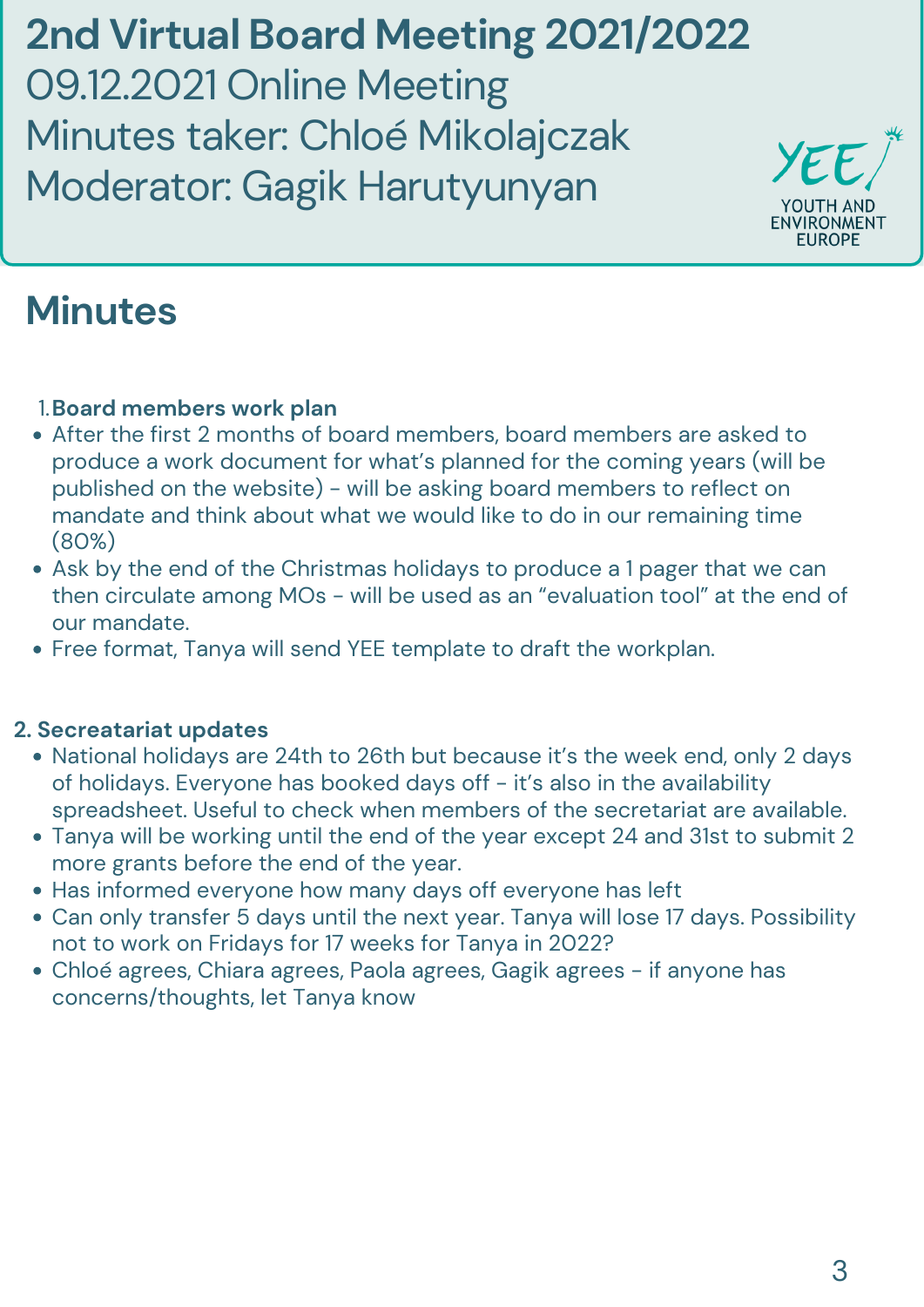- Board usually checks in on the wellbeing of secretariat members during a call every ¾ months. Need to figure out how to do the check-in.
- Need to start scheduling check-ins with secretariat members. 30 mn. Can be scheduled over several months, doesn't have to happen all at once.
- Then pass on the feedback to Tanya.

- Congratulate Chiara on managing the planning of regional meetings + support regional teams.
- 2 regional meetings have already taken place.
- Chiara: new contact for east has been elected + 3 regional team meetings. Hasn't been without challenges - responsibilities are not fully designated next meeting will happen on Mondays. • Participation from MOs has been low but those who participate have high involvement. What kind of virtual activities would work to get them more engaged? Board to suggest ideas. Stephanny: replies and response from MOs is the hardest element. For those who have contact with MOs via other means (projects for instance) - let the team know • Nathan: This is incredibly important work and will take time. Little by little and we come from very far so this is already good news. Unsure if the database is the most useful as it currently is - any other creative ideas? Perhaps add other people (e.g. those met at COP26) Tanya suggests the first person nominated by the member organisation remains the initial contact person and then 2nd person can be others that we have contact with. Comments column is especially useful. Chiara: we need to be consistent with the updating of the database (regional divisions vs contact for MOs) Stephanny: have regional divisions divided in the spreadsheet? One general one, then a tab per region. • Let's give it a try 3

#### **3. Scheduling check-in calls with members of Secretariat**

#### 4**. Update on RTs and RMs**

**2nd Virtual Board Meeting 2021/2022** 09.12.2021 Online Meeting Minutes taker: Chloé Mikolajczak Moderator: Gagik Harutyunyan

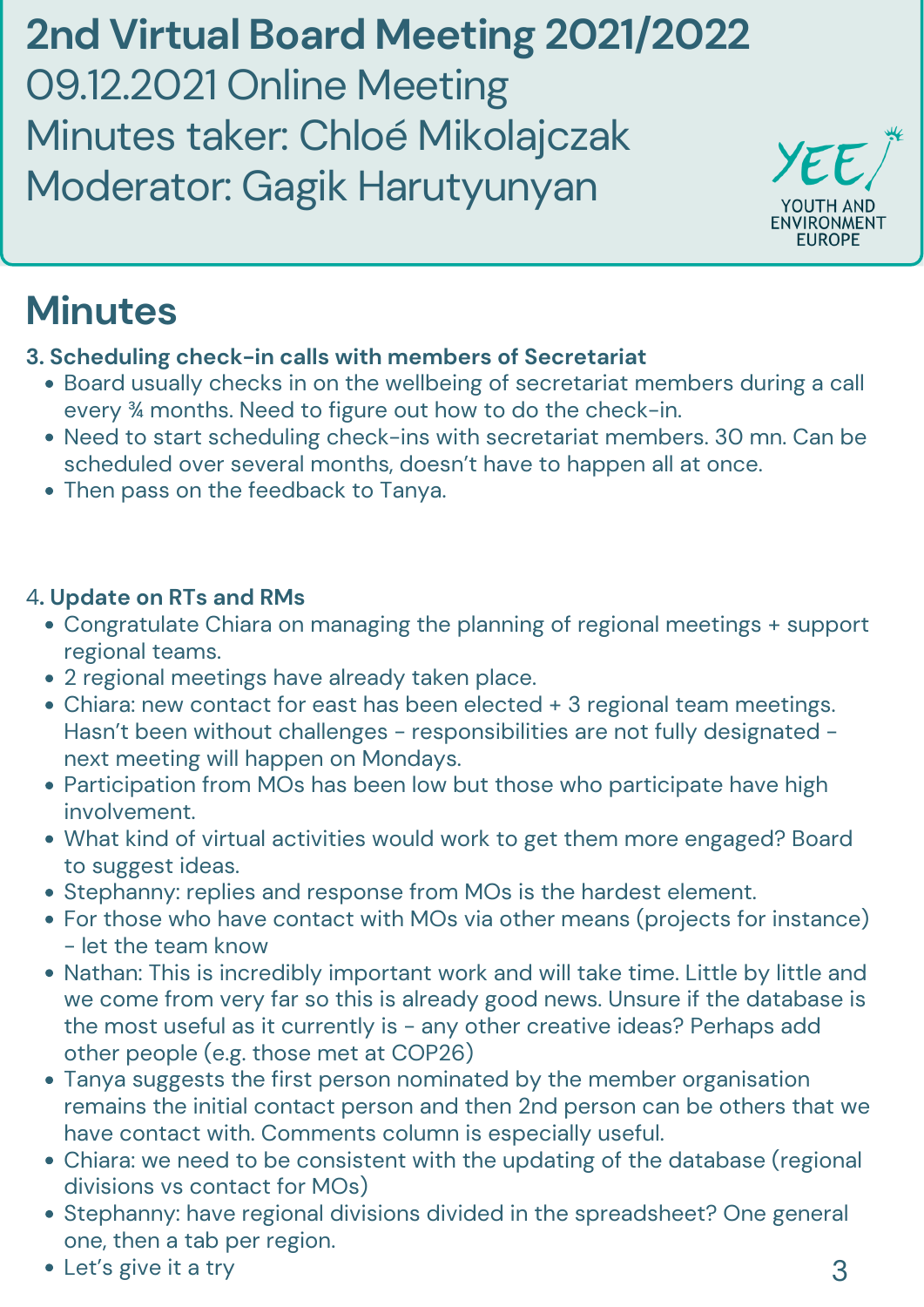- . It'd be great to identify what we want to fundraise more for. Different from the current projects.
- Overview of grants already received in 2021
	- $\circ$  Showcasing the unheard 120k
	- Advocacy work (multi-annual fundraising 250k for 2 years, so far 49% from a canadian foundation + a UK based trust + current funder) -
	- o Nathan hopes that by next summer we will have achieved this objective. Keep the relationship going with ECF (meeting next week).

### **5.General/fundraising strategy for 2022**

#### 6**.Thinking forward for YEE's fundraising strategy - sub-granting scheme**

• Brainstorming on what we want to fundraise for - for the next month or so using jamboard to be shared on slack by Tanya - everyone should add Think big, don't limit yourself on ideas Hopefully by mid-January, we'll be able to identify directions we want to go towards Fundraising for board meetings and general assembly is already something we should aim to fundraise for Voting should be done by adding colorful dots next to the idea suggested • No limits in vote

**2nd Virtual Board Meeting 2021/2022** 09.12.2021 Online Meeting Minutes taker: Chloé Mikolajczak Moderator: Gagik Harutyunyan



- Challenge is that we have 2 sub-granting schemes (1 for showcasing the unheard, the other for advocacy related project)
- Should it be 2 separate schemes (risk of confusion for members?) or 1 scheme with 2 sub-categories.
- Clarification is needed on flexibility of the schemes + geographical focuses
- Will run from April to March
- Designing process is starting what is YEE added value in that space?  $\bullet$
- Around 45k to give in 2022 will be able to grant 14 youth led movements (mostly members but could also be used to have new members)

### **7.Sub-granting schemes**